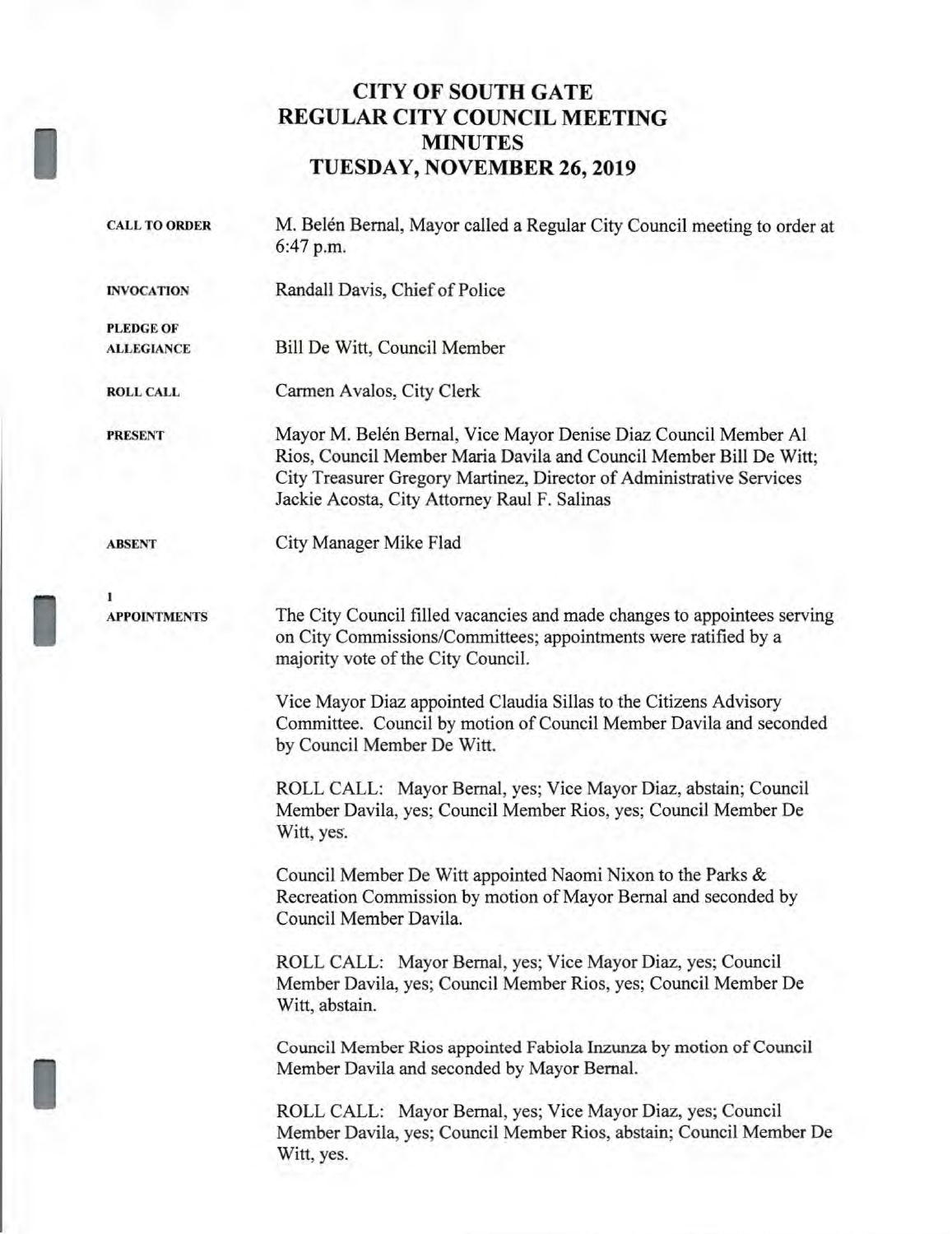# **COMMENTS FROM**

**THE AUDIENCE** Nick Godoy, 8611 San Gabriel Avenue, thanked staff for finally giving tickets to those parked illegally.

> Armando Velasquez, 3365 Independence Avenue, spoke on restarting the Kiwanis Club in South Gate.

Janet Torres, Executive Director for the South Gate Chamber of Commerce, spoke about the 74<sup>th</sup> Annual Christmas Parade.

Rudy Morales, South Gate Chamber of Commerce, invited everyone to the Christmas Parade.

Jenisa Mendoza, 10126 San Miguel Avenue, spoke on a teen run newspaper Behind the Gate.

Vincent Kendall, inquired for the need of more vending services at South Gate Park.

Rosalba Perez, 8477 Cypress Avenue, noted concerns about security because she had the battery to her car stolen and would like to request more patrol units.

Greg Martinez, 2603 Ohio Avenue, provided the City Council Members copies of documents that he presented to the Parks Commission regarding the JAA.

Hector Villanneva, 8477 Cypress Avenue, is concerned with crime on Cypress Avenue.

#### **REPORTS AND COMMENTS**

**FROM CITY OFFICIALS** Joe Perez, Director of Community Development, informed everyone that the 11**th** annual Navidad on Tweedy on December **5th.** 

> Steve Costley, Deputy Director of Parks and Recreation, informed everyone that the Holiday Tree Lighting Ceremony will be on December **5th** in front of City Hall.

Raul Salinas, City Attorney said that he noticed several new people in the Chambers and they might not be familiar with the limitations and the process of how the meeting operates. Mr. Salinas informed the public that the Council allows the public to come in and speak on any item they would like to discuss. We had a couple of individuals that spoke on the crime on Cypress Avenue but the law does not allow the City Council to go into a significant discussion about the items because they are limited in what can be discussed based on the agenda.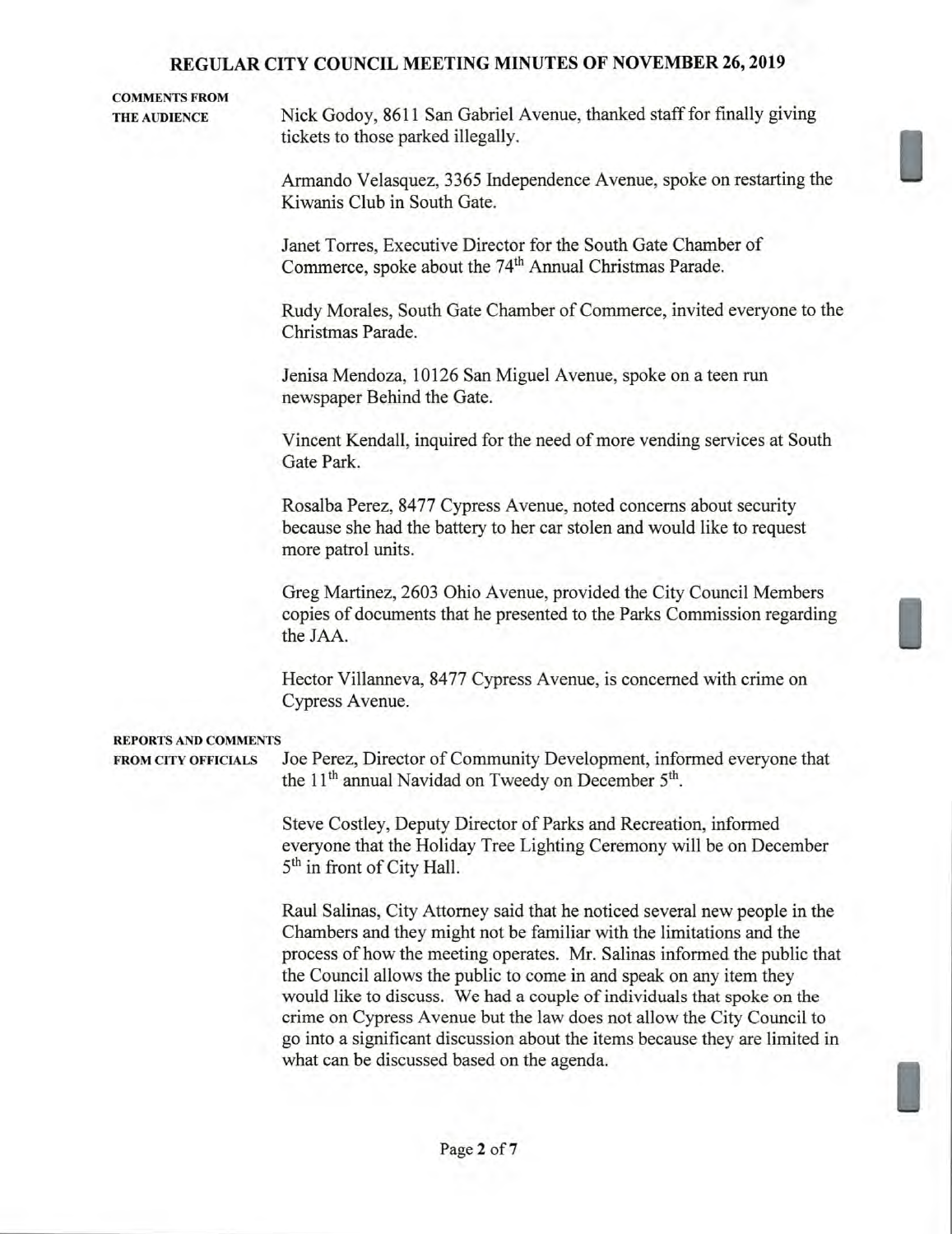**REPORTS AND COMMENTS FROM CITY OFFICIALS** 

I

**CONT'D Carmen Avalos, City Clerk provided everyone with an update on the** upcoming election. She noted that there are eight potential candidates who have pulled nomination papers to run for City Council.

> We have had one individual that has submitted documents to file their nomination papers and the deadline to file is December **6th.**

Greg Martinez, City Treasurer mentioned that the 11<sup>th</sup> annual Navidad on Tweedy is coming soon.

Council Member Davila attended the Eco Rapid Transit Meeting and Supervisor Solis, the South Gate Police Association with Mr. C's Towing gave out turkeys to South Gate families. Council Member Davila also attended the ribbon cutting for the Veteran's Affairs at the American Legion. Now Veterans will have a resource center that they can go and get information. The Mayor and Council Member Davila attended a meeting with LAUSD District 5 Board Member Becky Goldberg to discuss a joint agreement for facilities and other ways we can work together.

Council Member De Witt said that at the last Council Meeting there were several residents from San Vincente Avenue. Council Member De Witt went out and spoke with these residents and got a little better idea of the problems on that street. It's a major problem that faces many of our City streets and hopes that the Public Works department will take a look at these areas and find some innovative ways to solve this problem.

Council Member De Witt has attended several meetings regarding a business on Miller Way regarding fumes and dust. Council Member De Witt requested that staff place this item on the agenda for January as it is causing problems for the residents and businesses on Karmont Avenue and Miller Way.

Council Member Rios spoke about the homeless situation during the winter months and is concerned that the local shelter is euthanizing the animals before they get the chance to be adopted.

Vice Mayor Diaz attended Vector Control and she reported that during the year there was 62 cases of West Nile Virus and an increase of 2,500 calls for the mosquitos. Due to the increase Vector Control will be starting a pilot program in this area "Debug the Bug." The Vice Mayor also attended the National League of Cities Conference and went to many of the workshops. She will be visiting South Gate seniors on December 12<sup>th</sup> and she received support from Walmart. Thirty-eight (38) homes will be getting blankets and slippers donated from Walmart and a meal from Human Services Association. Next week the Vice Mayor will be attended a seminar on Public Financing.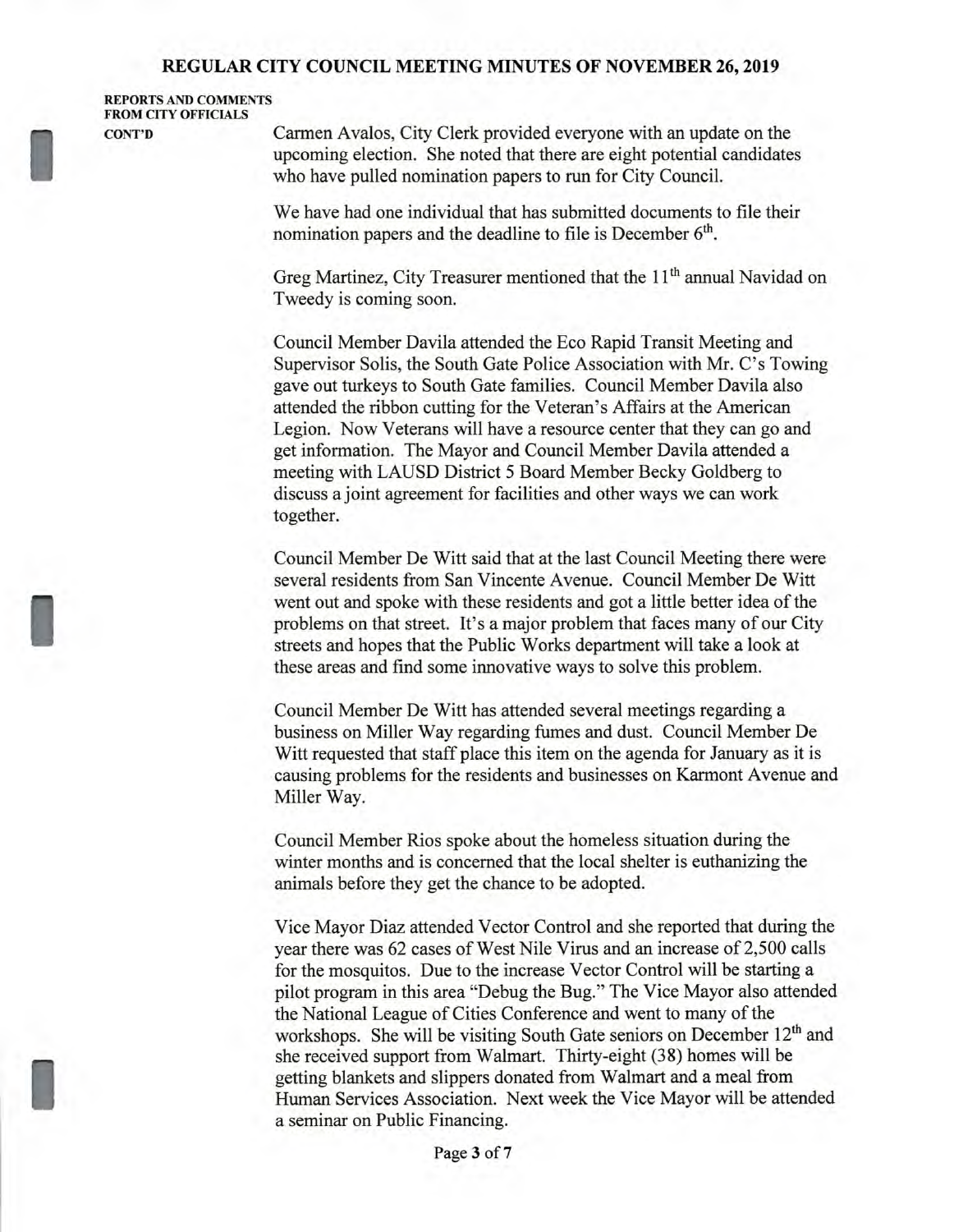|                                                    | REGULAR CITY COUNCIL MEETING MINUTES OF NOVEMBER 20, 2019                                                                                                                                                                                                                                                                                                                                                                                                                                                                                                                                                                                                             |  |  |  |
|----------------------------------------------------|-----------------------------------------------------------------------------------------------------------------------------------------------------------------------------------------------------------------------------------------------------------------------------------------------------------------------------------------------------------------------------------------------------------------------------------------------------------------------------------------------------------------------------------------------------------------------------------------------------------------------------------------------------------------------|--|--|--|
| <b>REPORTS AND COMMENTS</b><br>FROM CITY OFFICIALS |                                                                                                                                                                                                                                                                                                                                                                                                                                                                                                                                                                                                                                                                       |  |  |  |
| <b>CONT'D</b>                                      | Mayor Bernal asked Jackie Acosta, Director of Administrative Services to<br>give an overview on the Water Bonds item that was on the Utility<br>Authority Agenda tonight.                                                                                                                                                                                                                                                                                                                                                                                                                                                                                             |  |  |  |
|                                                    | Ms. Acosta gave a brief overview of the item.                                                                                                                                                                                                                                                                                                                                                                                                                                                                                                                                                                                                                         |  |  |  |
|                                                    | Mayor Bernal attended the Independent Cities Meeting and they are<br>planning for their winter seminar that usually takes place in Santa Barbara.<br>One of the main topics of this seminar is homelessness. The Mayor and<br>Council Member De Witt this week spoke with East Yard Communities<br>for Environmental Justice to discuss what other local cities have done in<br>regards to rent control and financial literacy. The Mayor attended a<br>meeting to look into the possibility of doing a quality of life survey for the<br>community. Lastly, she met with David Recendez from the Teen Court to<br>see the great work done at South Gate High School. |  |  |  |
| <b>CONSENT CALENDAR</b>                            | Agenda Items 2, 4, 5, 6, 9, 10 and 11 were unanimously approved by<br>motion of Mayor Bernal and seconded by Council Member Davila. Items<br>3 and 7 were pulled for separate discussion.                                                                                                                                                                                                                                                                                                                                                                                                                                                                             |  |  |  |
| $\overline{\mathbf{2}}$                            |                                                                                                                                                                                                                                                                                                                                                                                                                                                                                                                                                                                                                                                                       |  |  |  |
| <b>RECORDS MGMT</b>                                | The City Council approved A and B during Consent Calendar.                                                                                                                                                                                                                                                                                                                                                                                                                                                                                                                                                                                                            |  |  |  |
|                                                    | Adopted Resolution No. 7893 entitled $-A$ Resolution of the City<br>a.<br>Council of City of South Gate authorizing the destruction of<br>obsolete records retained in City Hall and the Police Department<br>pursuant to Government Code 34090 of the Laws of the State of<br>California; and                                                                                                                                                                                                                                                                                                                                                                        |  |  |  |
|                                                    | b.<br>Destruction subject to final review and approval by the City<br>Attorney.                                                                                                                                                                                                                                                                                                                                                                                                                                                                                                                                                                                       |  |  |  |
| 3                                                  |                                                                                                                                                                                                                                                                                                                                                                                                                                                                                                                                                                                                                                                                       |  |  |  |
| <b>TESORO</b><br><b>PIPELINE</b>                   | The City Council considered adopting a Resolution declaring the City's<br>intention to grant a five-year franchise renewal to Tesoro SoCal Pipeline<br>Company LLC, a Delaware limited liability company, to lay and use<br>pipes, ditches, flumes, conduits and appurtenances for transmitting and<br>distributing oil or products thereof, for any and all purposes in, along,<br>across, upon and under the public streets, ways, alleys and places, as the<br>same now or may hereafter exist, within the City of South Gate, and                                                                                                                                 |  |  |  |

This item was continued to the City Council Meeting of January 14, 2020.

scheduling a Public Hearing for January 14, 2020, to consider the introduction of an Ordinance granting the proposed franchise renewal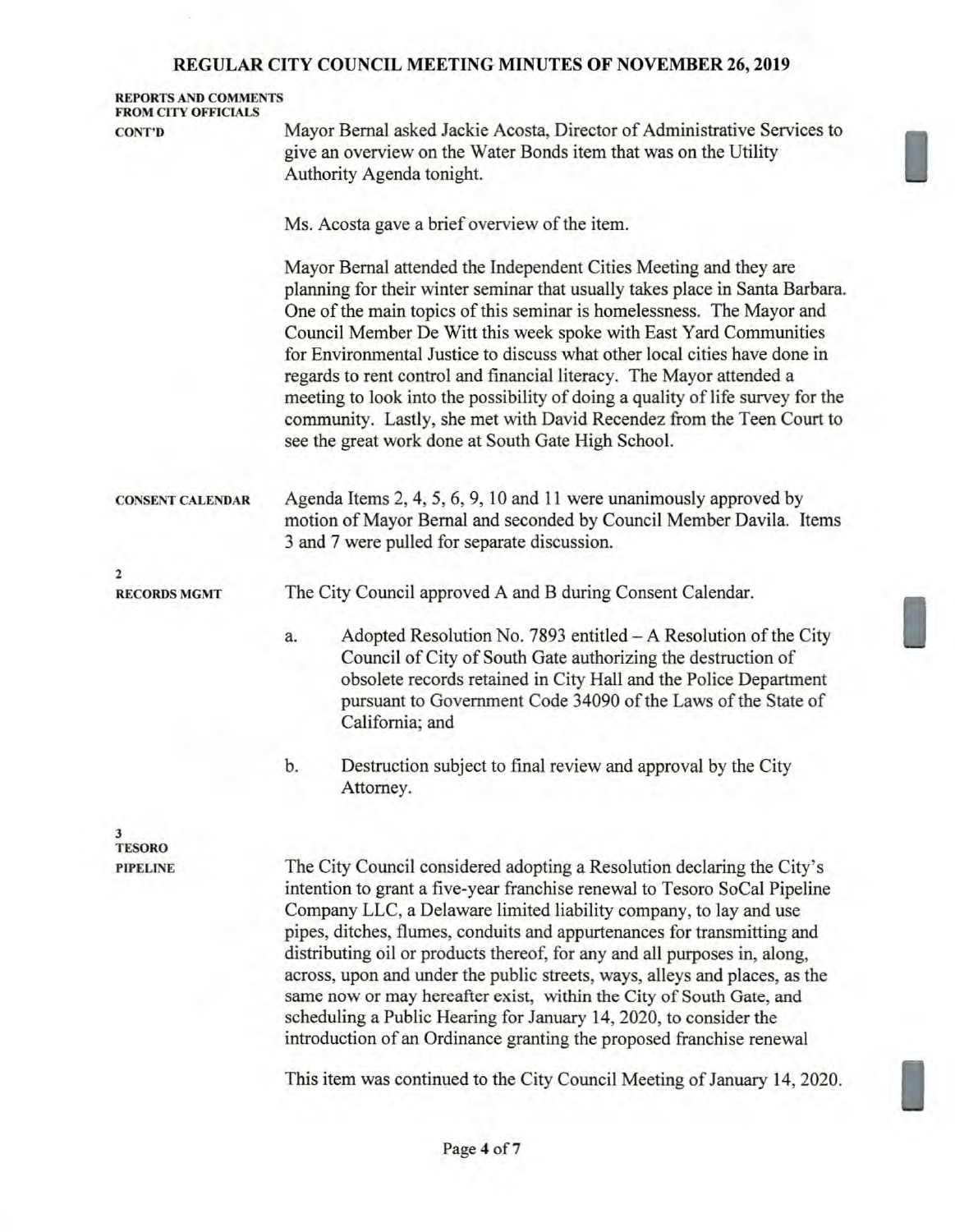| 4<br><b>BANK/</b>                     |                                                                                                                                                                                                                                                                                                        |                                                                                                                                                                                                                                                                                       |  |  |
|---------------------------------------|--------------------------------------------------------------------------------------------------------------------------------------------------------------------------------------------------------------------------------------------------------------------------------------------------------|---------------------------------------------------------------------------------------------------------------------------------------------------------------------------------------------------------------------------------------------------------------------------------------|--|--|
| <b>INVESTMENT ADMIN</b>               | The City Council adopted Resolution 7894 entitled - A Resolution of the<br>City Council of City of South Gate - approving a Debt Management<br>Policy and Continuing Disclosure Undertaking Policy and authorizing<br>certain actions in connection therewith was approved during Consent<br>Calendar. |                                                                                                                                                                                                                                                                                       |  |  |
| 5<br><b>COMMUNITY</b>                 |                                                                                                                                                                                                                                                                                                        |                                                                                                                                                                                                                                                                                       |  |  |
| <b>PROMOTION</b>                      |                                                                                                                                                                                                                                                                                                        | The City Council approved A and B during Consent Calendar.                                                                                                                                                                                                                            |  |  |
|                                       | a.                                                                                                                                                                                                                                                                                                     | Approved an Agreement (Contract No. 3562) with Tripepi Smith<br>and Associates, Inc., to provide marketing and community<br>outreach services to continue the City's rebranding efforts, in an<br>amount not-to-exceed \$42,000; and                                                  |  |  |
|                                       | b.                                                                                                                                                                                                                                                                                                     | Authorized the Mayor to execute the Agreement in a form<br>acceptable to the City Attorney.                                                                                                                                                                                           |  |  |
| 6<br><b>LONG BEACH</b>                |                                                                                                                                                                                                                                                                                                        |                                                                                                                                                                                                                                                                                       |  |  |
| <b>STREET IMPROVEMENT</b>             | The City Council approved A and B during Consent Calendar.                                                                                                                                                                                                                                             |                                                                                                                                                                                                                                                                                       |  |  |
|                                       | a.                                                                                                                                                                                                                                                                                                     | Approved an Agreement (Contract No. 3563) with Mark Thomas<br>& Company, Inc., to provide engineering plans, specifications and<br>estimates for the Long Beach Boulevard Green Street<br>Improvement Project, City Project No. 515-ST, in an amount not-<br>to-exceed \$664,592; and |  |  |
|                                       | b.                                                                                                                                                                                                                                                                                                     | Authorized the Mayor to execute the Agreement in a form<br>acceptable to the City Attorney.                                                                                                                                                                                           |  |  |
| <b>CITYWIDE SIDEWALK</b>              |                                                                                                                                                                                                                                                                                                        |                                                                                                                                                                                                                                                                                       |  |  |
| <b>IMPROVEMENT</b><br><b>PHASE IV</b> | The City Council approved A, B and C by motion of Mayor Bernal and                                                                                                                                                                                                                                     |                                                                                                                                                                                                                                                                                       |  |  |

seconded by Council Member Rios.

- a. Approved an Agreement (Contract No. 3564) with C J Concrete Construction, Inc., to construct the Citywide Sidewalk Improvement Project, Phase VI, (Project) City Project No. 599-ST, in an amount not-to-exceed \$421,370;
- b. Authorized the Mayor to execute the Agreement in a form acceptable to the City Attorney; and
- c. Approved the Notice of Exemption for the construction of the Project and direct the City Clerk to file it with the Los Angeles County Registrar Recorder's Office.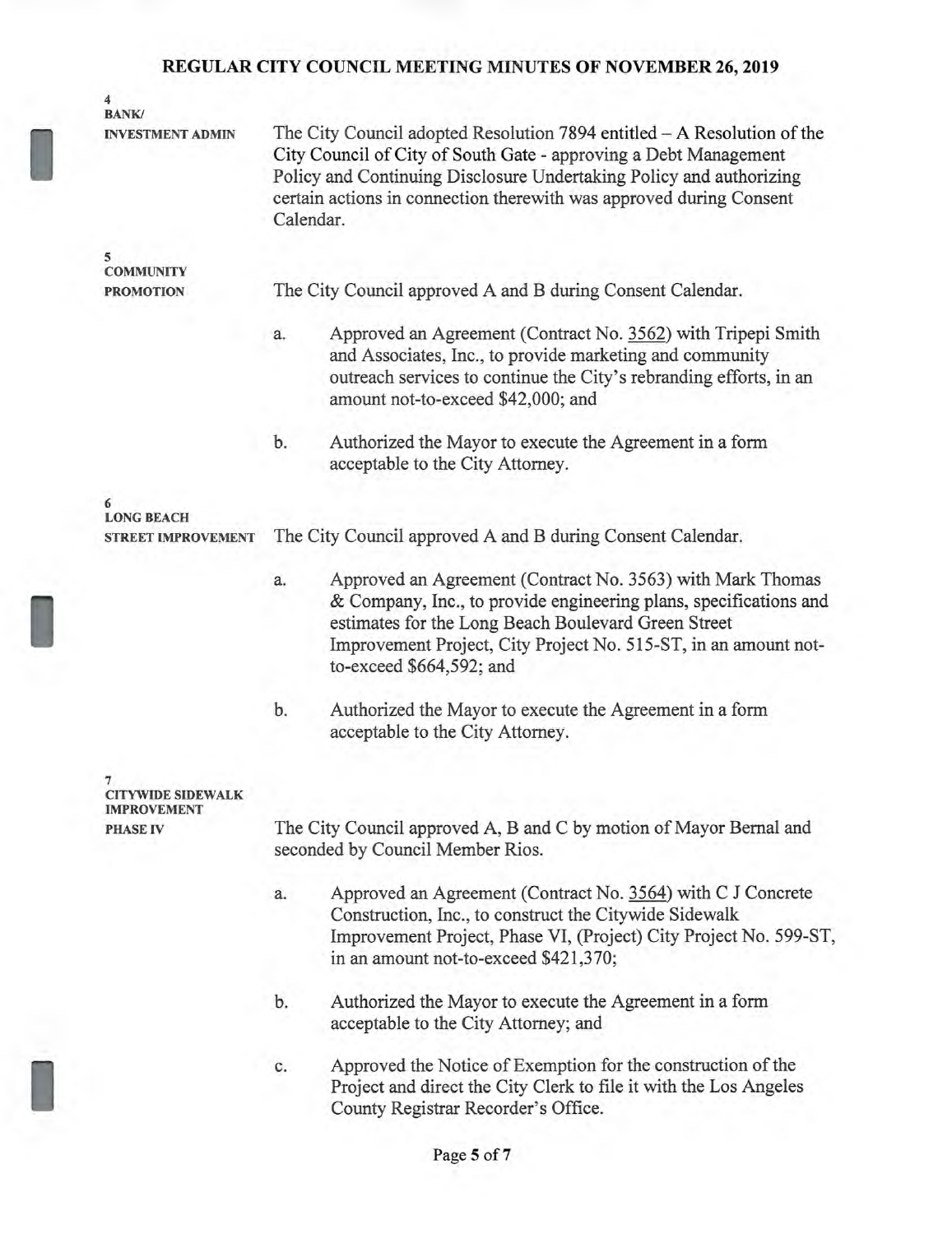| 8                                  | This item was removed from the agenda.                                                                                                                                                                                                                                                            |  |  |  |  |
|------------------------------------|---------------------------------------------------------------------------------------------------------------------------------------------------------------------------------------------------------------------------------------------------------------------------------------------------|--|--|--|--|
| 9                                  |                                                                                                                                                                                                                                                                                                   |  |  |  |  |
| <b>ENGINEERING</b>                 | The City Council approved A and B during Consent Calendar.                                                                                                                                                                                                                                        |  |  |  |  |
|                                    | Approved Amendment No. 6 to Contract No. 3131 with Willdan<br>a.<br>Engineering, Inc., extending the term through February 29, 2020,<br>for as-needed engineering services to allow time to finalize a<br>competitive selection process to award a new contract; and                              |  |  |  |  |
|                                    | b.<br>Authorized the Mayor to execute Amendment No. 6 in a form<br>acceptable to the City Attorney.                                                                                                                                                                                               |  |  |  |  |
| 10                                 |                                                                                                                                                                                                                                                                                                   |  |  |  |  |
| <b>CITY HALL</b>                   | The City Council approved A and B during Consent Calendar.                                                                                                                                                                                                                                        |  |  |  |  |
|                                    | Accepted completion of construction of the South Gate City Hall<br>a.<br>Lighting Improvements, City Project No. 512-ARC, as completed<br>on November 7, 2019; and                                                                                                                                |  |  |  |  |
|                                    | b.<br>Directed the City Clerk to file a Notice of Completion with the Los<br>Angeles County Registrar Recorder's Office.                                                                                                                                                                          |  |  |  |  |
| 11                                 |                                                                                                                                                                                                                                                                                                   |  |  |  |  |
| <b>CITY HALL</b><br><b>COMPLEX</b> | The City Council approved A and B during Consent Calendar.                                                                                                                                                                                                                                        |  |  |  |  |
|                                    | Accepted completion of construction, effective October 14, 2019,<br>a.<br>of the City Hall Public Corridor Floor Improvements, City Project<br>No. 567-ARC, constructed by Cinbad Industry, Inc.; and                                                                                             |  |  |  |  |
|                                    | b.<br>Directed the City Clerk to file a Notice of Completion with the Los<br>Angeles County Registrar Recorder's Office.                                                                                                                                                                          |  |  |  |  |
| 12                                 |                                                                                                                                                                                                                                                                                                   |  |  |  |  |
| <b>COM DEV ADMIN</b>               | The City Council received and filed the City of South Gate Economic<br>Development Strategy Plan, FY 2018/19 Year in Review, containing<br>priorities and actions taken to improve the City's economic development<br>efforts by motion of Mayor Bernal and seconded by Council Member<br>Davila. |  |  |  |  |